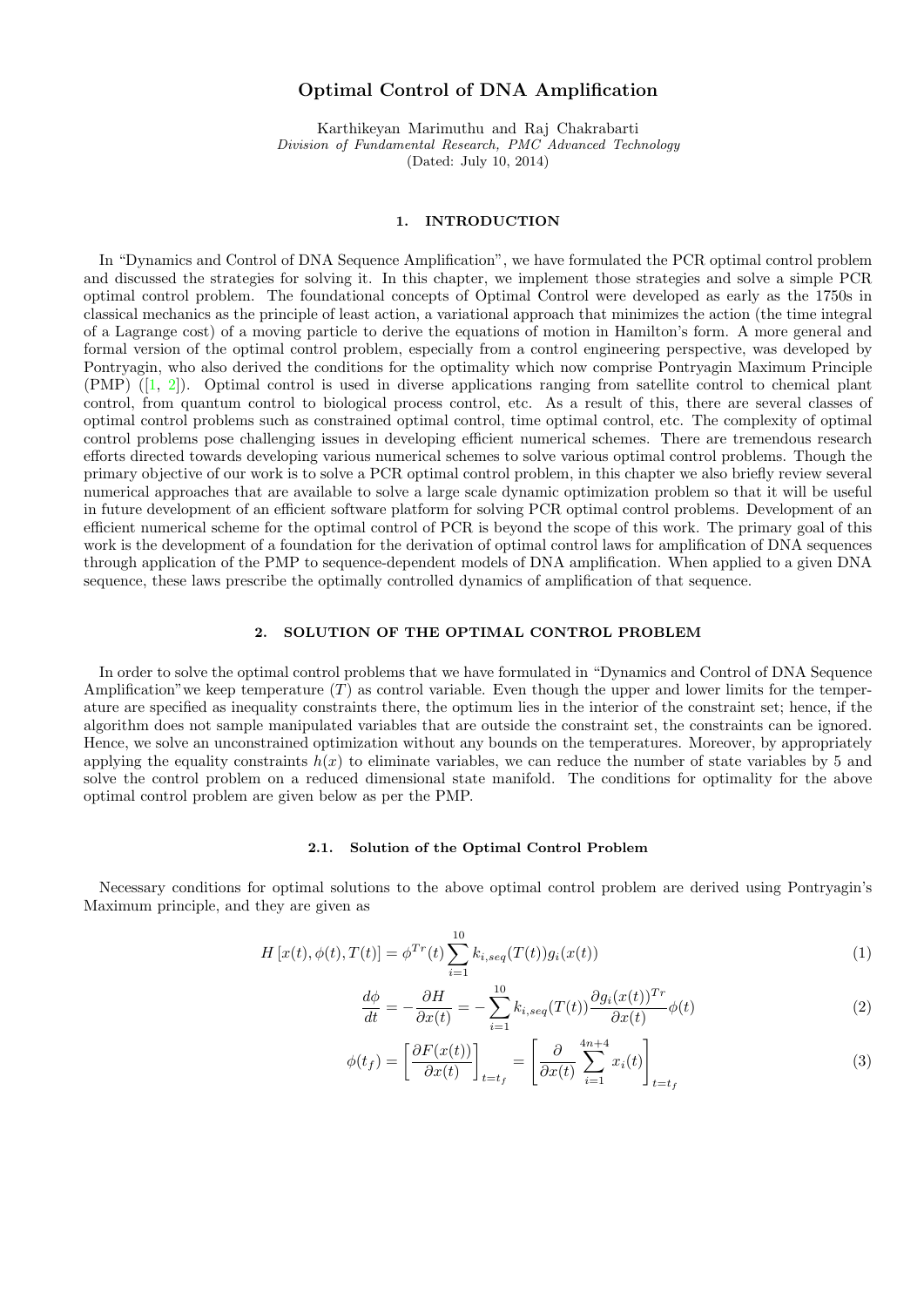<span id="page-1-0"></span>
$$
\frac{\partial H}{\partial T(t)}\left[x^*(t),\phi^*(t),T^*(t)\right] = \phi^{*,Tr}(t)\sum_{i=1}^{10} \frac{\partial k_{i,seq}(T(t))}{\partial T(t)}\bigg|_{T^*(t)} g_i(x^*(t)) = 0, \quad \forall t \in [0,t_f]
$$
\n(4)

 $H[x(t), \phi(t), T(t)]$  is the PMP-Hamiltonian function.  $\phi$  represents the co-state (a function of time similar to a Lagrange multiplier and analogous to momentum in Hamiltonian mechanics). Equations ??[,2](#page-0-0) and [4](#page-1-0) represent a system of differential algebraic equations (DAE) with the initial and terminal boundary conditions for state and co-state variables. Eq. [\(4\)](#page-1-0) specifies the first order condition for optimality that must be satisfied by the solution  $T^*(t)$ . An optimal control  $T^*(t)$  must also satisfy the second order (Legendre-Clebsch) conditions for optimality,  $\frac{\partial^2 H}{\partial T(t)\partial T(t')} \geq 0$ , i.e., that the Hessian of the Hamiltonian must be positive semidefinite at  $T^*$ . For Mayer cost functionals, the Hessian is generally semidefinite at  $T^*$  due to the existence of a level set of solutions. This DAE should be solved simultaneously to obtain the optimal temperature profile T. If the target length is n, the number of state equations is  $4n + 4$ and typically n will be on the order of  $10^3$ . Thus, the PCR optimal control problem is a large scale optimization problem which requires an efficient numerical algorithm to be solved.

#### 2.2. Classification of Optimal Control Problem Solution Strategies

While we developed the necessary conditions for the optimality in the previous section, in this section several numerical strategies to solve an optimal control problem are briefly discussed. Numerical schemes that were developed to solve optimal control problems are broadly classified as *Optimize then Discretize* and *Discretize then Optimize* ([\[3\]](#page-7-2)). These two methods can be further classified into many types. In the first type, the optimal conditions for the optimal control problem is derived using PMP principle using the variational approach and then the resulting differential algebraic system of equations is solved using an appropriate numerical solver. In the second type, the given optimization problem is discretized to convert it into a Nonlinear Linear Programming Problem (NLP) which is then solved using efficient solvers.

One variational approach to solving optimal control problems is the so-called shooting approach. In shooting algorithms one solves for the optimal control  $u^*(t)$  in terms of  $x(t)$ ,  $\phi(t)$  using the algebraic constraint from the PMP optimality condition and then integrates the x,  $\phi$  ODEs simultaneously in terms of known  $x(0)$  and unknown  $\phi(0)$ initial conditions. Although  $\phi(0)$  is unknown, terminal boundary conditions are available in terms of either  $x(t_f) = x_f$ (Lagrange functionals) or  $\phi(t_f) = \nabla_x F(x(t_f))$  (Bolza or Mayer functionals). This is known as a system of differential equations with split boundary conditions or a two-point boundary value problem. For nonlinear problems,  $\frac{\partial H}{\partial u(t)}$  is an explicit function of  $u(t)$  and hence one can solve for  $u(t)$  in terms of  $x(t), \phi(t)$ , even for Mayer functionals. There are multiple solutions to this problem and one can find an approximate solution via line search. Shooting algorithms converge iteratively upon the target  $x(t_f) = x_f$  or  $\phi(t_f)$  vector by making successive changes in the initial conditions  $\phi(0)$ ; i.e., they shoot from  $x(0), \phi(0)$ , trying to hit the terminal boundary conditions. Numerical algorithms for this problem are typically based on a combination of Newton-Raphson and Runge-Kutta (RK) ODE integration; RK is used to integrate the state/costate ODEs at each step, given  $x(0)$  and a guess for  $\phi(0)$ ; NR is used to solve for roots of the boundary condition equations, i.e.,  $\phi(t_f) - \phi_f = 0$  or  $x(t_f) - x_f = 0$ . Denoting these by  $f_i$  and the initial costate parameters by  $\phi_i(0) = c_i$ , the NR step is  $\delta c = \alpha J^{-1}F(c)$ , where the elements of the Jacobian J are  $J_{ij} = \frac{\partial f_i}{\partial c_j}$ . Shooting algorithms are particularly convenient for Lagrange functionals for which  $u(t)$  can be expressed analytically in terms of  $x(t)$ ,  $\phi(t)$ . Shooting algorithms applied to nonlinear problems wherein  $u(t)$  cannot be expressed analytically in terms of  $x(t)$ ,  $\phi(t)$  require integration of the state,co-state equations simultaneously with nonlinear root finding to obtain  $u$  at each time step. Hence we did not apply them here.

In this work we used the variational control vector iteration (CVI) method to solve a fixed time simplex PCR optimal control problem. The software implementation of this algorithm was developed fully by the authors. CVI is commonly used for Bolza or Mayer functionals since  $\phi(t_f) = \nabla F(x(t_f))$  is available from solution of the state equations and an expression for  $u = g(x(t), \phi(t))$  is not required.

#### 2.3. Solution to Fixed time optimal control problem for PCR

For stage 1, we solve a fixed time optimal control problem for a short reaction time (45 seconds of annealing time and 30 seconds of extension time). In stage 1, pseudo first order kinetics for the primer annealing and enzyme binding reaction is applicable. In addition to this, nucleotide concentration can also be assumed to be a constant throughout the cycle. Hence, the algebraic mass balance equations  $h(x)$  for these variables need not be solved along with the minimum number of state equations Since the concentrations of primers, enzyme and nucleotides are constants, they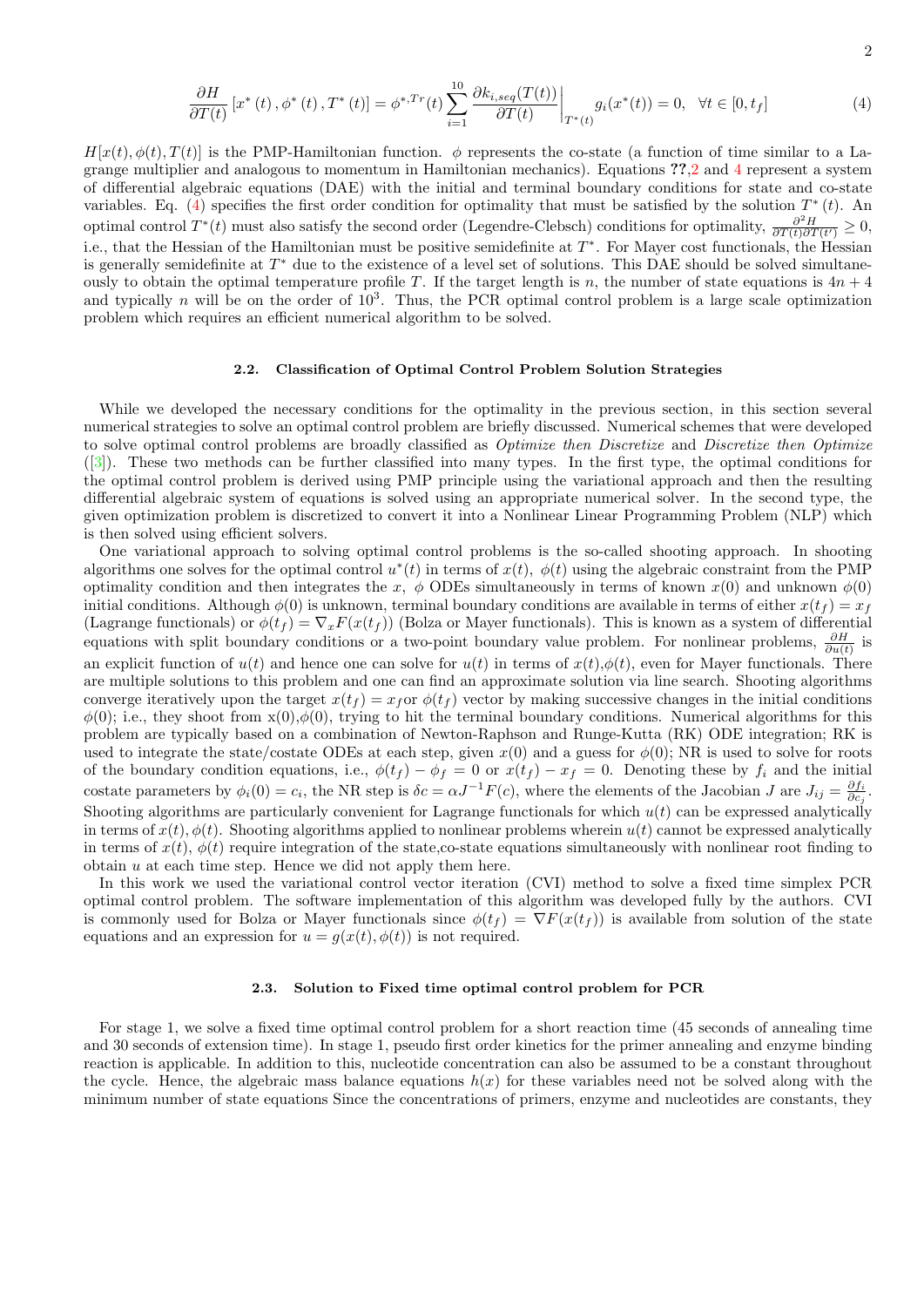can be multiplied with the second order rate constant. Note that the minimum number of state equations is  $4n + 4$ . Under these conditions, the costate and first order optimality conditions in the PMP become:

$$
\frac{d\phi}{dt} = -\frac{\partial H}{\partial x(t)} = \sum_{i=1}^{10} k_{i,seq}(T(t)) B_i^{Tr} \phi(t)
$$
\n(5)

$$
\frac{\partial H}{\partial T(t)} = \sum_{i=1}^{10} \frac{\partial k_{i,seq}(T(t))}{\partial T(t)} \bigg|_{T^*(t)} B_i x^*(t) = 0, \ \forall t \in [0, t_f]. \tag{6}
$$

We use the methods of optimize and discretize (Variational approach) which gives a set of Differential Algebraic Equations (DAE) that provide a solution for the optimal control problem. Due to the reasons mentioned above, we use Control Vector Iteration (CVI)  $([1, 3])$  $([1, 3])$  $([1, 3])$  $([1, 3])$  $([1, 3])$ , which is also called the self consistent iterative method  $([4])$  $([4])$  $([4])$  to solve the above DAE. This iterative process starts with the specification of the initial conditions for the state variables and an assumed manipulated variable profile. The state equations are now integrated for the fixed reaction time from  $t_0$ to  $t_f$ . The boundary condition for the co-state variables are obtained as per Eq. [\(2\)](#page-0-0) and the co-state equations are integrated backwards.With the available state and co-state variables, the manipulated variable is updated based on the steepest descent method such that the nominal control profile satisfies Eq. [\(4\)](#page-1-0). The following equation describes the steepest descent method.

<span id="page-2-0"></span>
$$
T_{i+1}(t) = T_i(t) - \alpha \frac{\partial H}{\partial T(t)}
$$
\n<sup>(7)</sup>

Where  $\alpha$  is a steepest descent parameter which is generally assumed to be a constant in a conventional CVI ([\[1\]](#page-7-0)), In order to speed up the iterative process,  $\alpha$  can be estimated through line search via the following minimization.

$$
\min_{\alpha} F(\alpha(t)) = H\left[x(t), \phi(t), T(t) - \alpha \frac{dH}{dt}(t)\right]
$$
\n(8)

We used a golden section search algorithm for the above minimization. The following steps and Fig. [1](#page-3-0) explains the implementation of CVI.

- 1. For a given initial trajectory of  $T_0(t)$  and initial condition  $x_0$ , the state equations are integrated from  $t_0$  to  $t_f$ and  $x(t)$  is obtained.
- 2. Boundary condition for the co-state vector is obtained using Eq. [\(4\)](#page-1-0).
- 3. Co-state equations are integrated backwards from  $t_f$  to  $t_0$  and  $\phi(t)$
- 4. Using  $x(t)$ ,  $\phi(t)$  and  $T_0(t)$ , at each  $t$ ,  $\frac{\partial H}{\partial T(t)}$  was found.
- 5. Using  $x(t_f)$ , the objective function value J was found.
- 6. If  $J \leq J_{desired}$  and  $\|\frac{\partial H}{\partial T(t)}\| \leq \epsilon$ , the iterative process was stopped at this point, otherwise the iteration was continued to the next step.
- 7. Golden section line search method was followed to estimate the optimal  $\alpha(t)$ .
- 8. Control profile is updated as per Eq. [\(7\)](#page-2-0)
- 9. With the updated control profile, step 1 is started again and other steps are followed till the iteration satisfied the convergence criteria,  $J \leq 0.05$  and  $\left\|\frac{\partial H}{\partial T(t)}\right\| \leq 10^{-4}$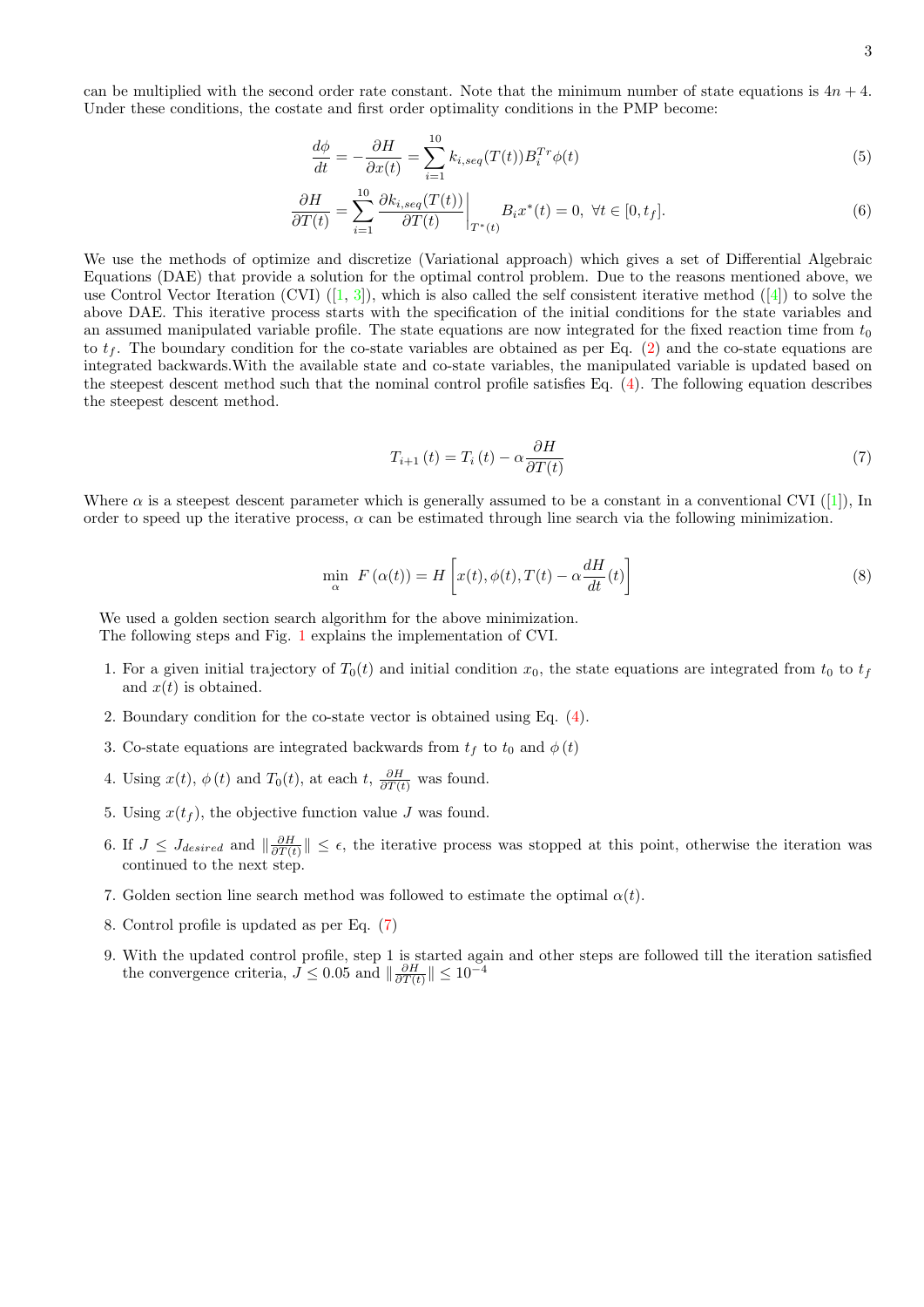

FIG. 1: Control Vector Iteration to solve optimal control problem

## <span id="page-3-1"></span>3. FIXED TIME OPTIMAL CONTROL PROFILE

<span id="page-3-0"></span>A fixed time PCR optimal control problem with the primer sequences mentioned in "Dynamics and Control of DNA Sequence Amplification" and the same reaction conditions (length of target = 500 base pairs) has been solved using the CVI. The reaction time is fixed to be 75 seconds. Figs. [2](#page-4-0) and [3](#page-4-1) shows the optimal temperature profile and the corresponding optimal DNA concentration profile. The efficiency at the optimal operating condition is 96%. As discussed in "Dynamics and Control of DNA Sequence Amplification" the optimal control solutions  $T^*(t)$  for stage 1 are periodic. Hence the  $T^*(t)$  from Fig. [3](#page-4-1) can be applied repeatedly for the first 14 PCR cycles. These are optimal PCR cycling strategies for fixed cyclic time. The same algorithm can be applied to multi-step PCR cycles by appropriate choice of  $t_f$  in Eq. (??). Since the experimental parameter estimation for the denaturation model in "Dynamics and Control of DNA Sequence Amplification" has not yet been completed, we don't solve the multi-step fixed time problem here. Note that since the cycle time was arbitrarily fixed in the analysis in that paper, greater efficiency could be achieved in a specified reaction time. In the next section we consider how to obtain the optimal reaction time  $t_f$ .

## 4. TIME OPTIMAL CONTROL PROBLEM

In order to obtain the optimal cycle time for PCR, a multiple cycle time optimal problem of the form introduced in "Dynamics and Control of DNA Sequence Amplification" can be solved. In particular, this provides the optimal switching time between cycles. In stage 1, for the reasons discussed in that paper, solution of the time optimal problem for  $m = 2$  provides the optimal cycling strategy for all cycles in the stage.

The PMP-Hamiltonian for time optimal control problem (??), expressed using temperature as the control variable, is:

$$
H\left[x(t),T(t),\phi(t)\right] = L\left[x(t),T(t)\right] + \phi^{Tr}(t)\sum_{i=1}^{10} k_{i,seq}(T(t))g_i(x(t)) = 1 + \phi^{Tr}(t)\sum_{i=1}^{10} k_{i,seq}(T(t))g_i(x(t)) \tag{9}
$$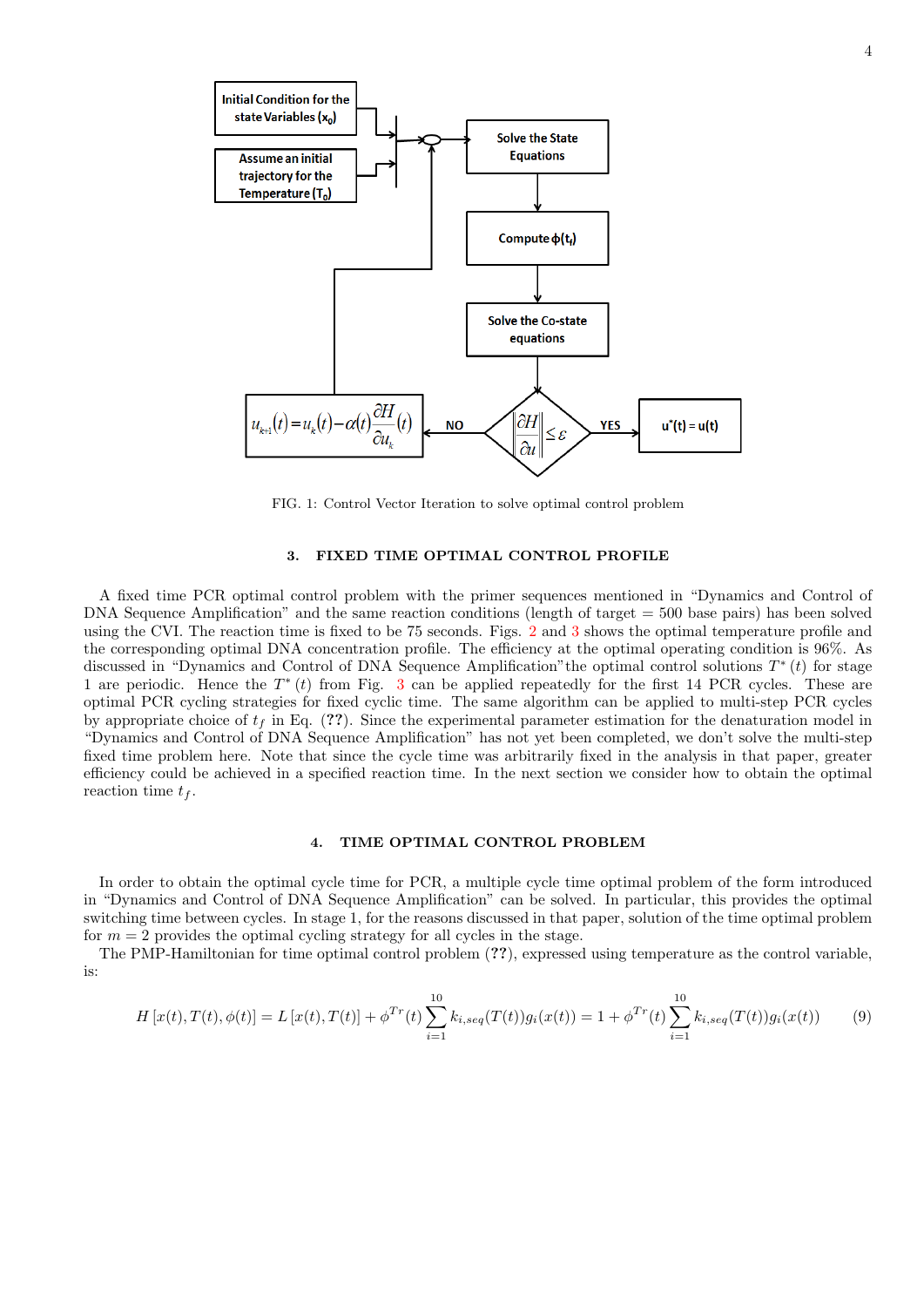

<span id="page-4-0"></span>FIG. 2: Optimal DNA concentration profile that was obtained by solving PCR optimal control problem using control vector iteration.



<span id="page-4-1"></span>FIG. 3: Optimal temperature profile that was obtained by solving PCR optimal control problem using control vector iteration.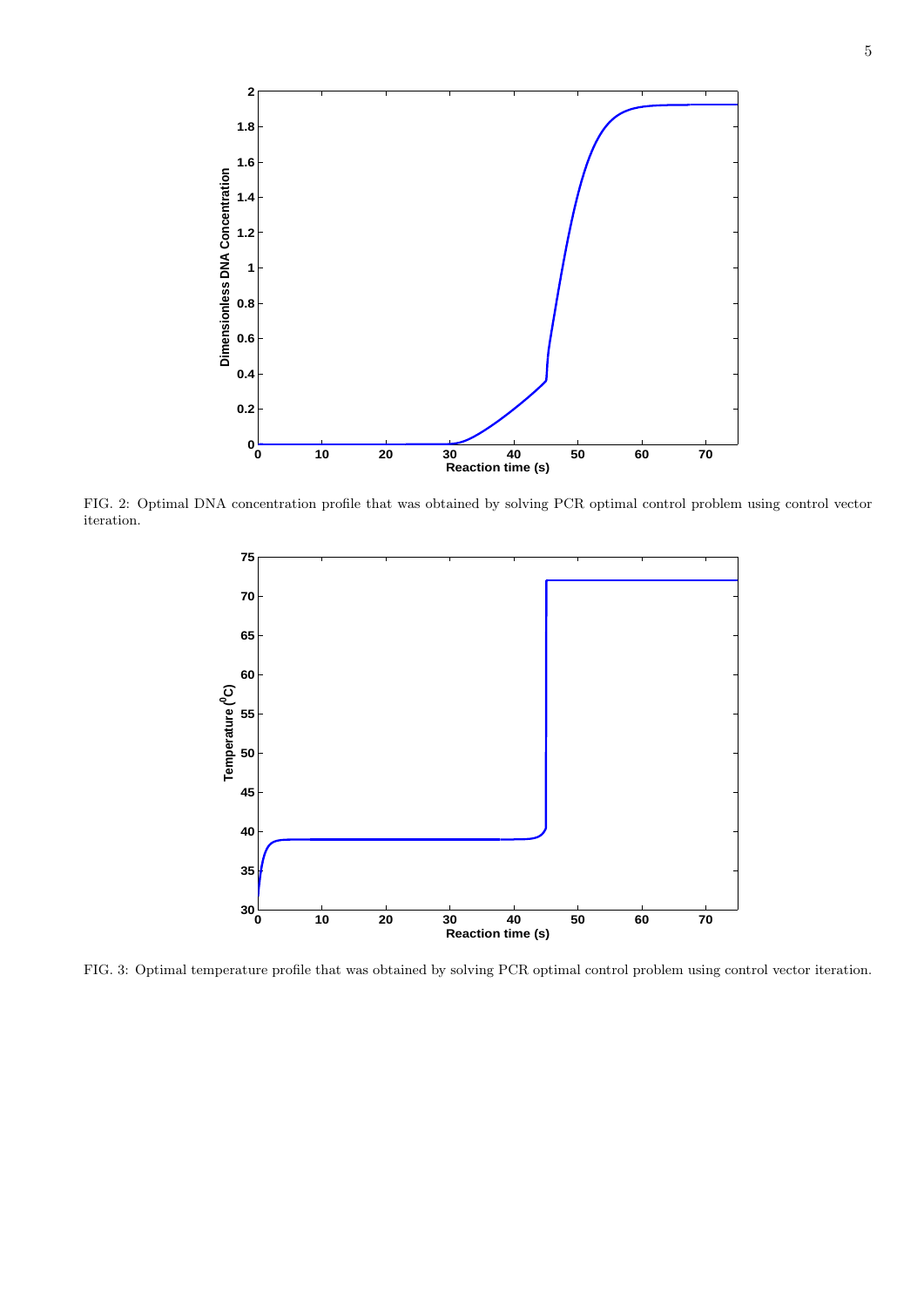

FIG. 4: Variation of the  $\|\frac{dH}{du}(t)\|$  with respect to number of iterations of control vector iteration  $0.25$ 



FIG. 5: Variation of the Objective function value with respect to number of iterations of control vector iteration

FIG. 6: Variation of  $\|\frac{dH}{du}(t)\|$  and J value indicates the convergence of control vector iteration. Note that  $(2 -$  objective function value)/ 2 expresses the efficiency of the PCR

The first-order conditions for the minimal time problem are:

$$
\frac{d\phi}{dt} = -\frac{\partial H}{\partial x(t)} = -\sum_{i=1}^{10} k_{i,seq}(T(t)) \frac{\partial g_i(x(t))^{Tr}}{\partial x(t)} \phi(t)
$$
\n(10)

$$
\frac{\partial H}{\partial T(t)}\left[x^*(t), \phi^*(t), T^*(t)\right] = \phi^{*,Tr}(t) \sum_{i=1}^{10} \frac{\partial k_{i,seq}(T(t))}{\partial T(t)} \bigg|_{T^*(t)} g_i(x^*(t)) = 0, \quad \forall t \in [0, t_f]
$$
\n(11)

In addition to the  $4n + 4$  initial conditions, the following  $4n + 4$  terminal boundary conditions are applied to the co-state and state to provide the two-point boundary value problem:

<span id="page-5-1"></span><span id="page-5-0"></span>
$$
\phi_i(t_f) = 0, \quad i = 1, ..., 4n + 4 \tag{12}
$$

$$
\sum_{i=1}^{4n+4} x_i(t_f) = S_{10} + S_{20} - x_{4n+9,f}, \quad x_{4n+9,f} > 2x_{4n+9}(0). \tag{13}
$$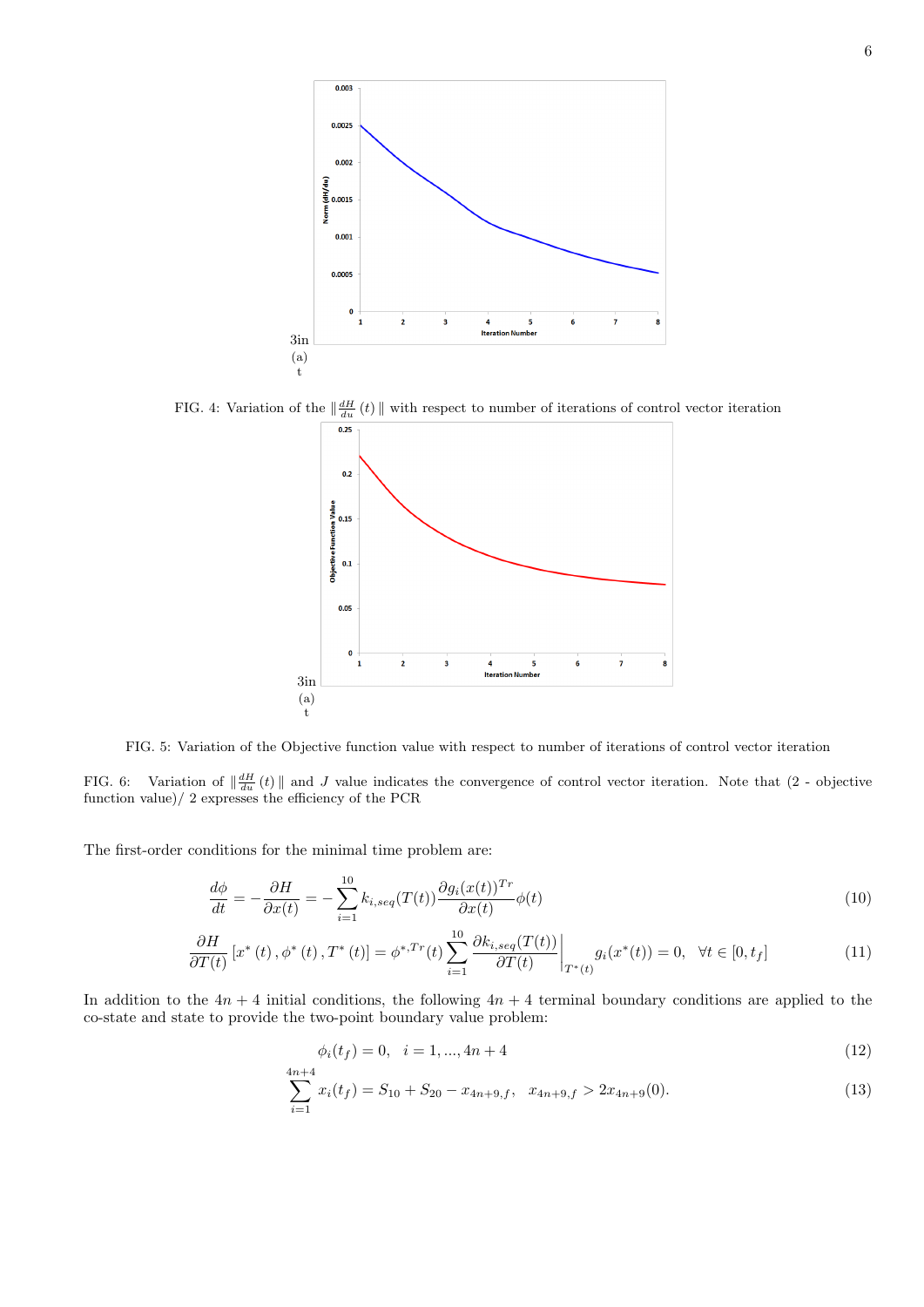$$
H\bigg|_{t_f} = 0 \implies \phi^{Tr}(t_f) \sum_{i=1}^{10} k_{i,seq}(T(t_f)) g_i(x(t_f)) = -1.
$$
 (14)

For stage 1, Eqs. [10](#page-5-0) and [14](#page-6-0) are replaced by

<span id="page-6-0"></span>
$$
\frac{d\phi}{dt} = -\sum_{i=1}^{10} k_{i,seq}(T(t)) B_i^T \phi(t)
$$

$$
\phi^{Tr}(t_f) \sum_{i=1}^{10} k_{i,seq}(T(t_f)) B_i x(t_f) = -1.
$$

Various optimization algorithms are available for solving the DAE corresponding to this two-point boundary value problem subject to the algebraic and transversality constraints Eqs. [11](#page-5-1) and [14.](#page-6-0) The transversality constraint can be associated with a new Lagrange multiplier. The solution provides both the optimal control function  $T^*(t)$  and the minimal time  $t_f$ , which is greater than the period of the function in stage 1. The minimal time cycling strategy for stage 1 is the period of the function. A property of the solution to this problem is that it will satisfy the time optimal cycle switching conditions for geometric growth discussed in "Dynamics and Control of DNA Sequence Amplification". Recall from that analysis that the following bound applies:

<span id="page-6-1"></span>
$$
\min_{\eta} t_{total}(\eta) \ge \min_{\eta} t(\eta, T^*) \frac{\log(y)}{\log(1+\eta)}
$$
\n(15)

Since experimental data for estimation of DNA denaturation model parameters are not yet available, we do not solve the multi-step time optimal problem here. In the absence of a denaturation model, assuming a fixed denaturation time, solution of the stage 1 time optimal problem requires tracking of possible cycle efficiencies and computation of  $t^*(\eta)$  to identify the optimal cyclic efficiency. Due to the computational complexity of this problem, here we use an approximate approach to the optimal time synthesis for a single cycle for each possible  $\eta$ .

### 4.1. Approximate approach to time optimal control: high processivity assumption

In Section [3](#page-3-1) we have obtained the optimal control profile for a fixed reaction time. In this section we seek the temperature profile that minimizes the overall reaction time for a target level of amplification. In "Dynamics and Control of DNA Sequence Amplification" the time optimal cycle switching analysis was introduced for a TIM model (equality constrained controls). Here, we consider the true time optimal cycle switching analysis for the fully timevarying PCR control system. Generation of the full cycle switching curve requires computation of the function  $t(\eta)$ for  $0 \leq \eta \leq 1$ , an interval over which  $\eta(t)$  is injective. In an approximate approach to generation of this curve, the efficiency of PCR is defined based on the disappearance of single strand molecules  $(S_1 \text{ and } S_2)$  and single strand primer duplexes  $(S_1P_1$  and  $S_2P_2)$ . Under the assumption of very high polymerase processivity (where enzyme does not dissociate from partially extended primer-template duplexes), disappearance of SP molecules is the rate limiting step. Indeed, the traditional 3-step PCR cycling protocol can be justified based on the assumption of high polymerase processivity. Since nucleotide addition at the optimal extension temperature is faster than enzyme binding, we define the efficiency of a PCR cycle as

$$
\eta = 1 - \frac{S_1 P_1 + S_1}{S_{10}} - \frac{S_2 P_2 + S_2}{S_{20}}\tag{16}
$$

We repeated the minimum time optimal control analysis (in "Dynamics and Control of DNA Sequence Amplification") with the above defined efficiency to generate the cycle time switching curve and estimate the optimal cycle efficiency - and hence the overall optimal reaction time. Fig. [7](#page-7-4) shows existence of an optimal cyclic efficiency (92.3%) and the corresponding optimal reaction time is 94.1 seconds. According to this, the total number of PCR cycles needed to multiply the initial concentration of the DNA into  $10<sup>4</sup>$  time is 14 and the corresponding overall reaction time is 1325 seconds. This is 100 seconds less than what has been estimated to be the optimal reaction time using the grid-based sampling approach. Note that in this analysis we have fixed the extension time based on our minimum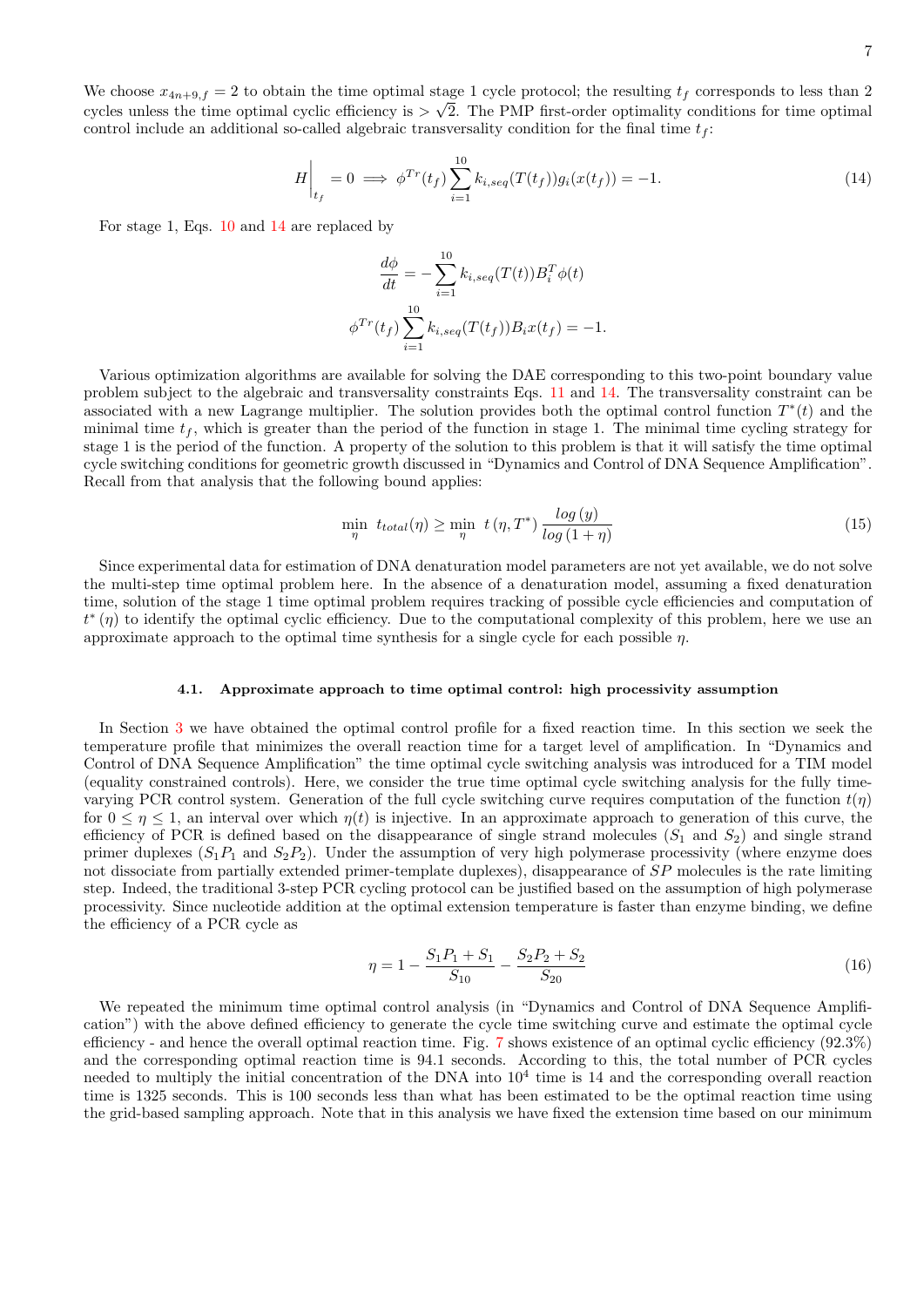

<span id="page-7-4"></span>FIG. 7: Optimal PCR cycle efficiency that minimizes the overall reaction time. Y-axis represents the LHS and RHS of the time optimal cycle switching condition introduced in "Dynamics and Control of DNA Sequence Amplification" and the point of intersection is the solution of the Eq.  $t(\eta)$  used to calculate the LHS and RHS was computed at each  $\eta$  via the approximation method described in the text. The intersection point specifies the optimal switching time between cycles.

extension time analysis in "Dynamics and Control of DNA Sequence Amplification". Fig. [8](#page-8-0) shows the optimal temperature profile that minimizes the reaction time. Though the performance of the grid-based sampling approach is comparable to that of the above minimal time strategy, the former is computationally very expensive. Furthermore, these kind of optimal temperature profiles can be used as initial guesses for the multi-step PCR fixed time and time optimal control problem. Note that bound [\(15\)](#page-6-1) still applies to the  $t(\eta)$  generated by this approach.

<span id="page-7-0"></span><sup>[1]</sup> R. Stengel, *Optimal Control and Estimation.* (Dover, New York, 1994).

<span id="page-7-1"></span><sup>[2]</sup> A. E. Bryson and Y.-C. Ho, Applied optimal control: optimization, estimation, and control (Taylor & Francis, 1975).

<span id="page-7-2"></span><sup>[3]</sup> L. T. Biegler, Nonlinear programming: concepts, algorithms, and applications to chemical processes (SIAM, 2010).

<span id="page-7-3"></span><sup>[4]</sup> D. D'Alessandro, Introduction to Quantum Control and Dynamics (Chapman and Hall/CRC, Florida, 2008).